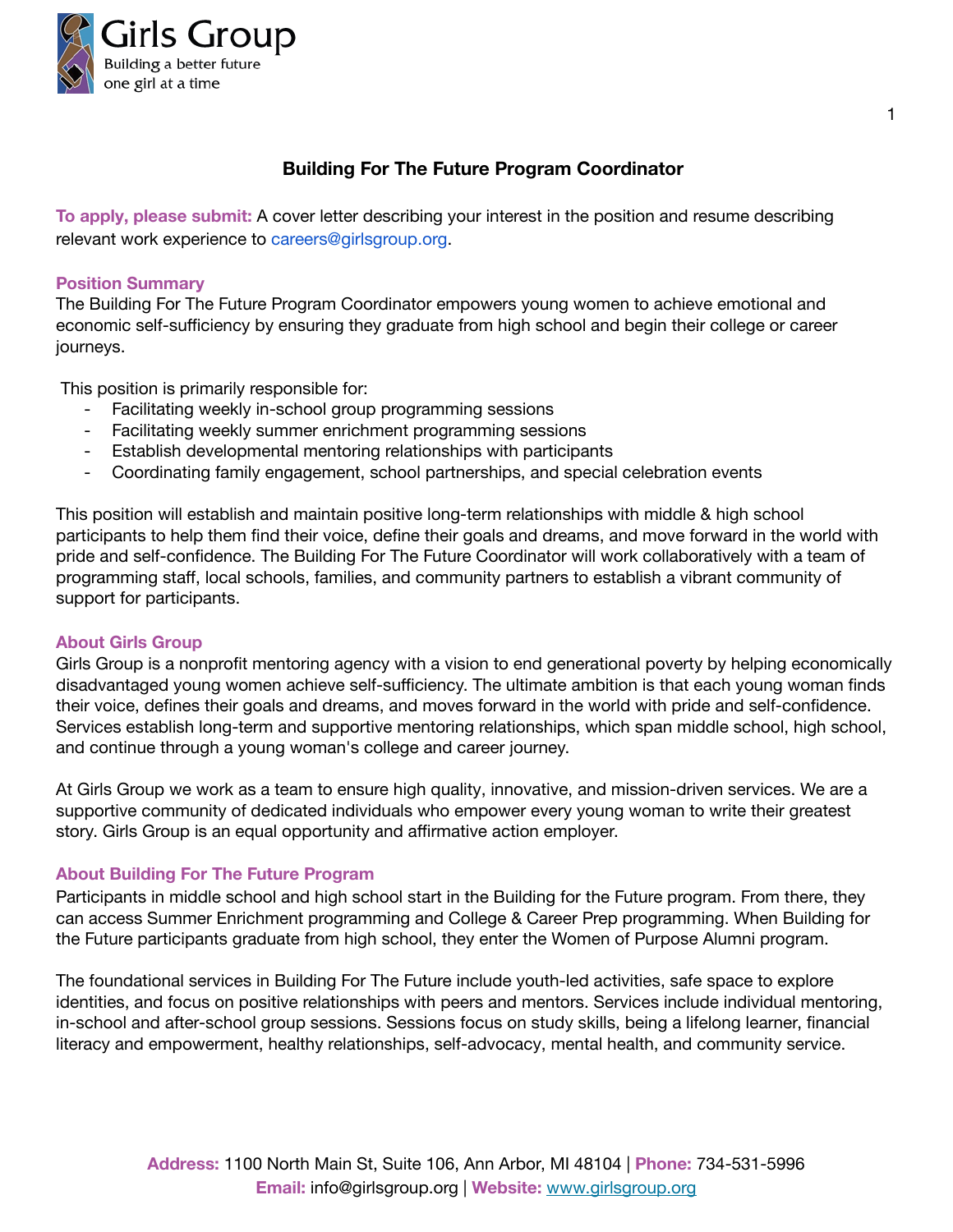

# **Position Responsibilities**

### **1) Coordinate All Aspects of Assigned Girls Group Programs**

- Meet program attendance and participant retention targets through ongoing monitoring and recruitment strategies
- Develop and facilitate group sessions for assigned programs focused on emotional and economic self-sufficiency utilizing Girls Group program standards and curriculum
- Provide case management support to identified high risk participants in alignment with the Girls Group standards, including assessment, person-centered planning, referrals, crisis response, and advocacy
- Coordinate program meal, purchasing and organization of activity supplies, and transportation support to Girls Group programs and special events
- Maintain key stakeholder relationships with school and community liaisons at assigned programs
- Maintain relationships with participant caregivers through monthly outreach

### **2) Administrative Duties**

- Adhere to programming procedures, including tracking and maintaining program attendance, participant applications, and program documentation
- Actively participate in agency staff meetings, programming meetings, and supervision meetings on a weekly basis
- Daily email communications, phone calls, and paperwork
- Track debit card transactions and maintain accurate program budgets
- Participate in planning, set-up, and coordination of agency wide special events
- Participate in community outreach and awareness, contribute to the agency newsletter and fundraising activities

### **3) Lead Teams of Interns**

- Provide coaching to teams of undergraduate and graduate student interns assisting with programs
- Guide and support interns development of professional and programming skills, provide accountability, and participate in collaborative meetings with other site leads to discuss intern development
- Develop positive team dynamics by leading weekly team meetings
- Facilitate training sessions on special topics during the biannual onboarding process for new cohorts of interns and select intern-staff meetings
- As needed collaborate with interns on special projects, participate in site visits, and provide ongoing feedback to interns in programming spaces

### **Desired Qualifications**

- Bachelor's or Master's degree in Social Work with limited or full license, Child Development & Family Studies, Education, or related field, OR equivalent combination of education and experience
- 4+ years of experience working with middle school, high school, and/or college students
- $\bullet$  2+ years of experience working with minority and diverse populations
- 2+ years of experience leading teams or groups